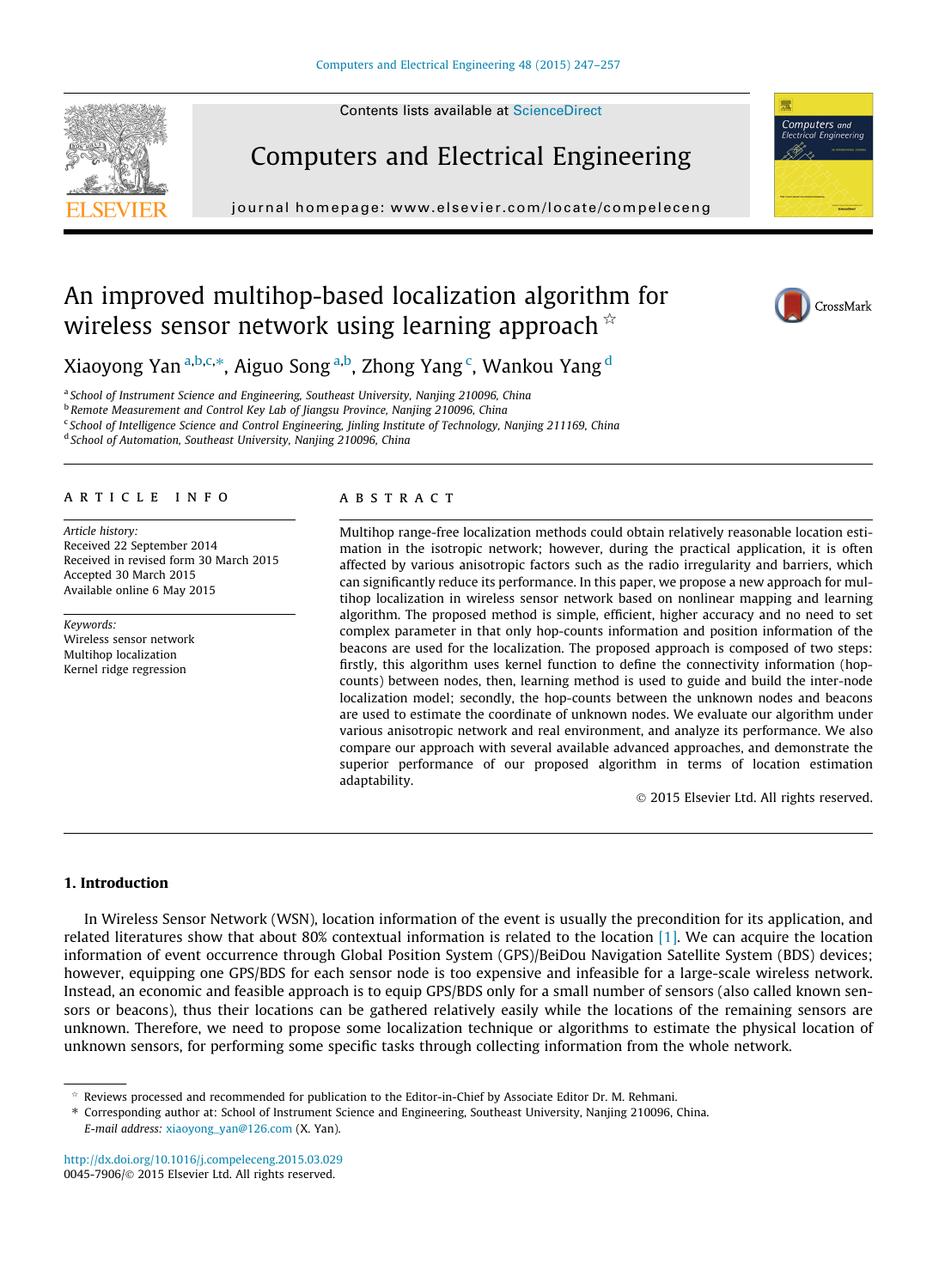Usually, localization algorithms can be divided into two classes: range-based and range-free [\[2,3\]](#page--1-0). The range-based localization approaches adopt ranging techniques and use internode distance measurements to calculate the locations of nodes. These approaches have relatively higher precision for a short range, but have higher cost and need rigid requirement on hardwares. Thus, they are not suitable for large-scale deployment. Taking into consideration practical cost and energy consumption, simple and feasible range-free methods are normally applied in practice. On the other hand, range-free schemes do not need additional hardware support but make use of connectivity, multi-hop routing and other information between nodes to estimate nodes location. Research of range-free mainly focuses on hop-count estimation method, which is based on an assumption that there is certain function mapping relation between physical distance and smallest hop-counts for each pair of sensor nodes. However, sensor nodes are deployed in complex area, so the mapping function no longer holds. As a result, using the multihop-based algorithm under this scenario will bring a large localization error. One reason leads to the low accuracy of multihop-based approach is the ambiguity problem of hop-counts and distances  $[4,5]$ . Those nodes with the same physical distances to a node mostly will not have the same hop-counts. As shown in Fig.  $1(a)$ , in complex environments, the radio ranges of nodes are often of irregular shape. The physical distances from node  $A$  and node  $B$  to node  $N$  are exactly the same. From node  $A$  to node  $N$ , the hop count is one, while from node  $B$  to node  $N$ , the route has to go through node C. Fig. 1(b) shows that the distances from node  $A, B$  and C to node N are all the same. However, owing to uneven deployment, the hop-counts between them are quite different. When the above situation happens, using hop-distance (average physical distance of one hop multiplies hop-counts) to represent physical distance may inevitably reduce the localization performance.

The non-convex region assumption  $[4]$  is another problem of the low accuracy of multihop-based approach. That is, these schemes often (implicitly) assume that all nodes are uniformly distributed in the whole deployed region. In practice, the large-scale deployment of nodes with a random manner (e.g., dropped by aircraft) hardly guarantees such a convex region. As shown in Fig. 2, obstructions or dead zones in the deployment area turn the convex network topology into non-convex network with holes. As for this, the original straight communication patch is bended along the inner border of the nonconvex area, increasing hop-counts, and measurement errors between nodes.

This paper studies how to solve the above two problems in these localization schemes, and how to improve accuracy of multihop range-free localization. On this basis, we proposed a novel multihop range-free localization algorithm, called Kernel Ridge Regression-Multihop Localization (KRR-ML). KRR-ML algorithm mainly consists of two parts: First, it make uses of the kernel method to measure the similarity between hop-counts and physical distance to avoid the nonlinear characteristics among them. Soon after, it figures out the mapping relationship between hop-counts and physical distance using the regression method. Second, each unknown node find its own location using this mapping relationship and hop-counts with



Fig. 1. Hop-counts and distances ambiguity network.



(a)Networkswith"H"hole (b)Networkswith"X"hole

Fig. 2. Non-convex topology network.